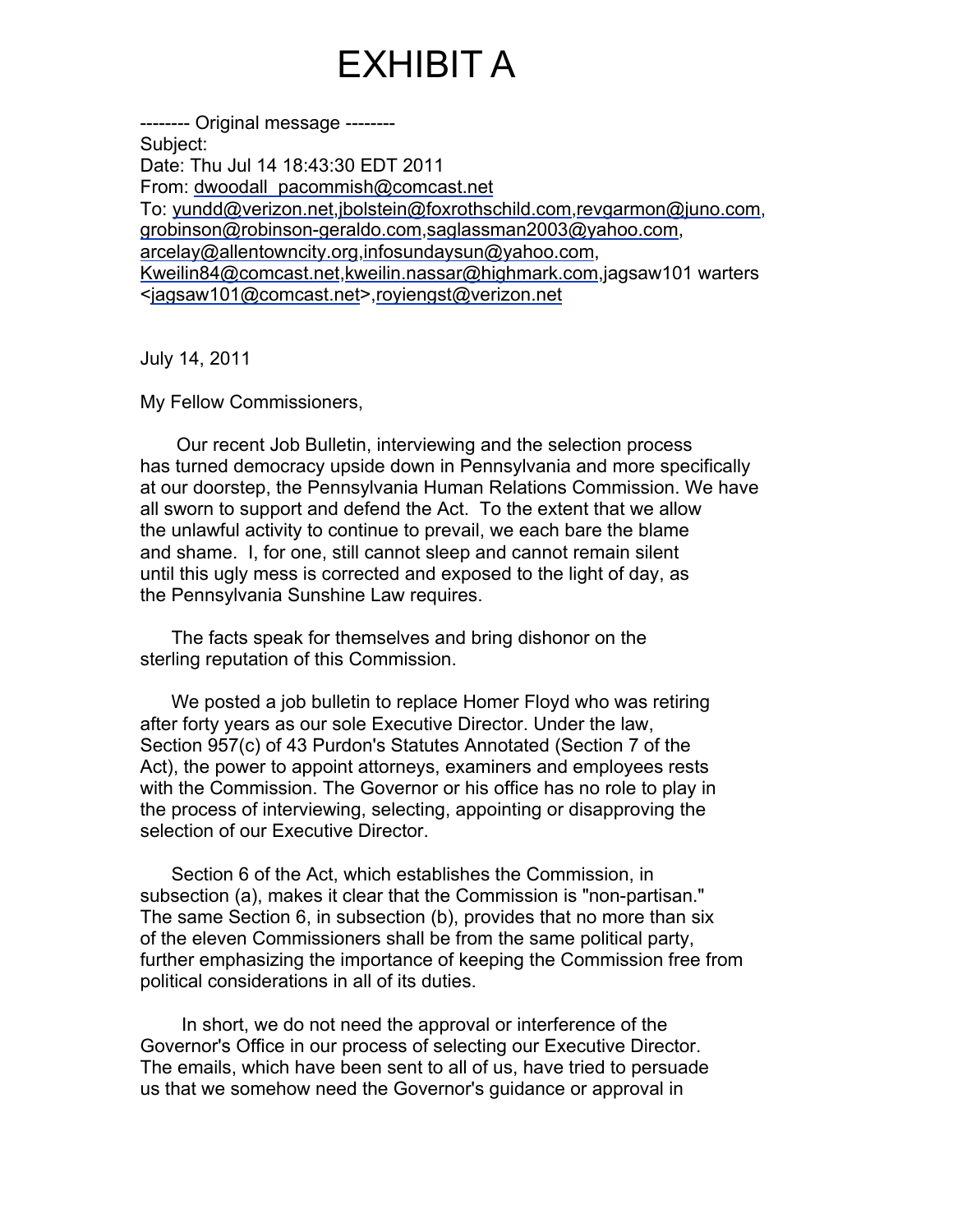selecting an executive director. More distastefully, statements have been made at our meetings that commissioners, who may be coming up to the end of their terms, may be in jeopardy of reappointment if they do not vote for the choice of the Governor's office. I do not believe the Governor has said such a thing and I am appalled that anyone would suggest that the Governor has in any way interfered with our prerogative in selecting the new Executive Director.

In our meeting on June 27, 2011, after much discussion, a majority of the Commissioners voted for Michael Hardiman, Esq., to be appointed as Executive Director.

On June 28, 2011, we all received an email from our Chairman advising that he would not accept the Commission's majority decision. The Chairman noted that he had unilaterally contacted the Governor's office to advise that one of the Governor's three candidates had been selected.

 Clearly, the Chairman does not have the authority to reject the Commission's decision or to invoke his own decision, political or otherwise, to appoint our Executive Director.

 On June 20, 2011, after a nationwide candidate search, long interviews and several excellent candidates from as far away as the state of Washington, we found the most qualified candid ate in our own backyard. Our own 37 year employee, Kaaba Brunson was chosen by a majority of the selection committee. No one has the legal power or authority to change the selection made by the committee or the Commission.

 I will not/cannot rest until this process is corrected. We cannot allow the Governor's office or our Chairman to make the selection or to tell us who to select. I urge you all to do the right thing, to uphold the law and the Act. At this time, the only proper thing to do is to discard the tainted process to date and to start anew. In the interim, Michael Hardiman can continue in his job as acting Executive Director until a selection is properly made by a majority of the eleven Commissioners.

Commissioner Woodall